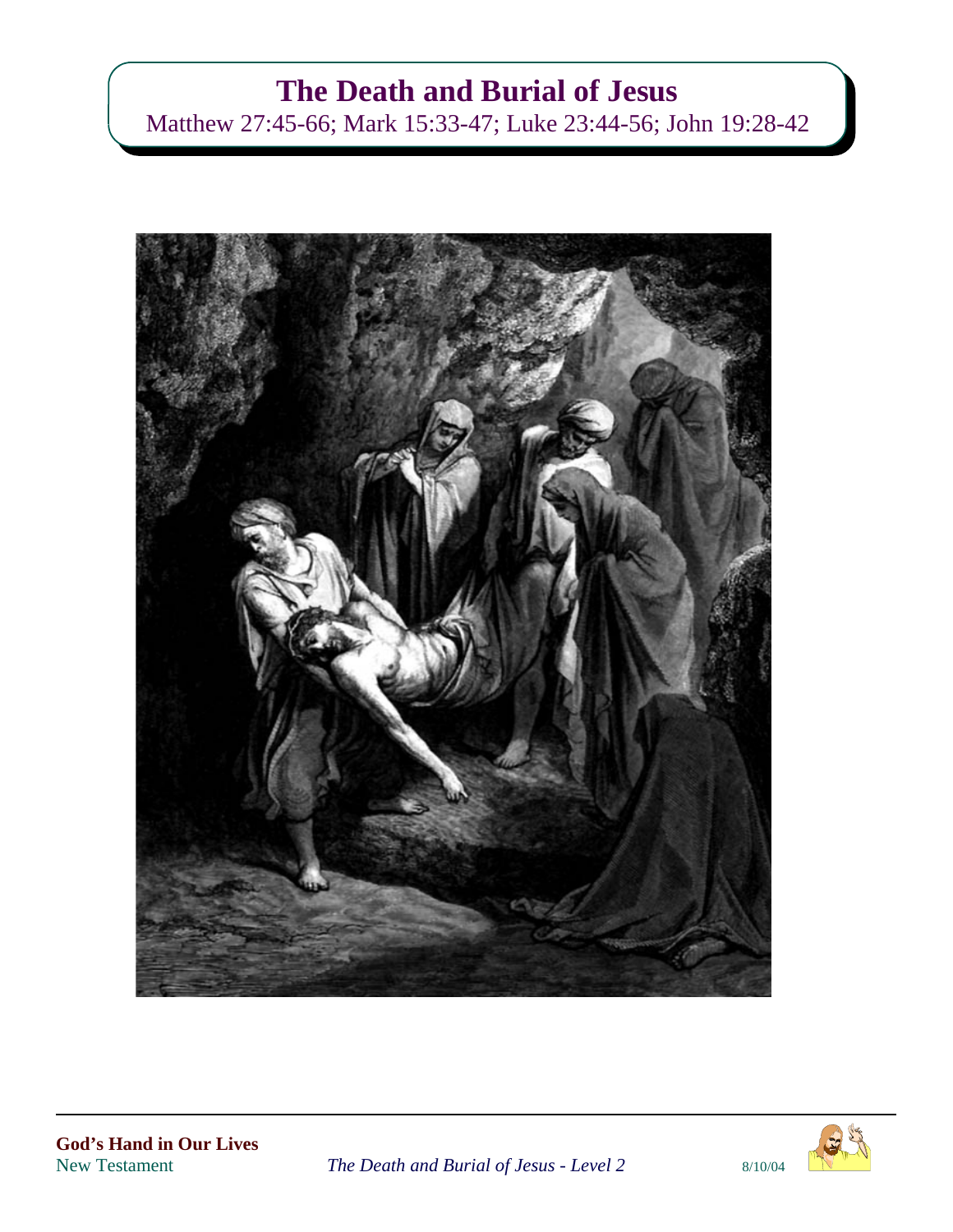## **The Story**

As Jesus hung on the cross, suffering all the pain of hell for our sins, darkness covered the land from noon until 3:00 in the afternoon. Then Jesus cried with a loud voice, "My God, My God, why have you forsaken me?" Because of the Hebrew words He used some people thought he was calling Elijah.

Jesus then said, "I thirst." They brought him a sponge soaked with sour wine and lifted it to his lips with a stick.

Jesus knew that he had paid for all the sins of the world. He said his last words, " It is finished," and " Father into thy hands I commend my spirit," and He died.

When Jesus died several miracles happened:

- The earth shook,
- Rocks were split,
- < Believers came out of their graves and appeared to people in Jerusalem, and
- $\blacktriangleright$  The thick temple curtain, which kept the people from ever seeing the Most Holy Place, tore from the top to the bottom.

The centurion in charge of the soldiers at the cross said, "Surely, this was a righteous man. Surely, this was the Son of God."

Because it was getting late on Friday, and the next day was the Sabbath, the Jewish leaders did not want Jesus and the two other men left hanging on the crosses. They went to Pilate and asked him to have his soldiers break the legs of the three men to cause

them to die more quickly. The soldiers were ordered to do this. When they came to Jesus, they were surprised to find that he was already dead. Because the Bible had said that none of his bones would be broken, they instead thrust a spear into his side to make certain he was dead. Blood and water flowed out of the wound.

A rich man named Joseph from Arimathea came to Pilate and asked him for the body of Jesus, to bury it. Surprised to hear that Jesus was already dead, Pilate questioned the centurion. He then granted Joseph permission to take the body of Jesus. Nicodemus, another secret believer, also came to help take Jesus' body down from the cross. Nicodemus and Joseph wrapped the body of Jesus in fine linen cloth with spices, and laid Jesus in a new grave carved out of rock, which Joseph had prepared for himself. Then a large stone was rolled in front of the door of the tomb.

Mary Magdalene and another Mary watched the men bury Jesus, and then went home to prepare more spices and oils to finish the burial after the Sabbath day.

Jesus' enemies came to Pilate and said, "We remember how Jesus said after three days I will rise." They asked Pilate to put a seal on the stone and soldiers to stand guard so his disciples could not steal the body and claim Jesus had arisen. Pilate gave them permission to make the grave as secure as they could.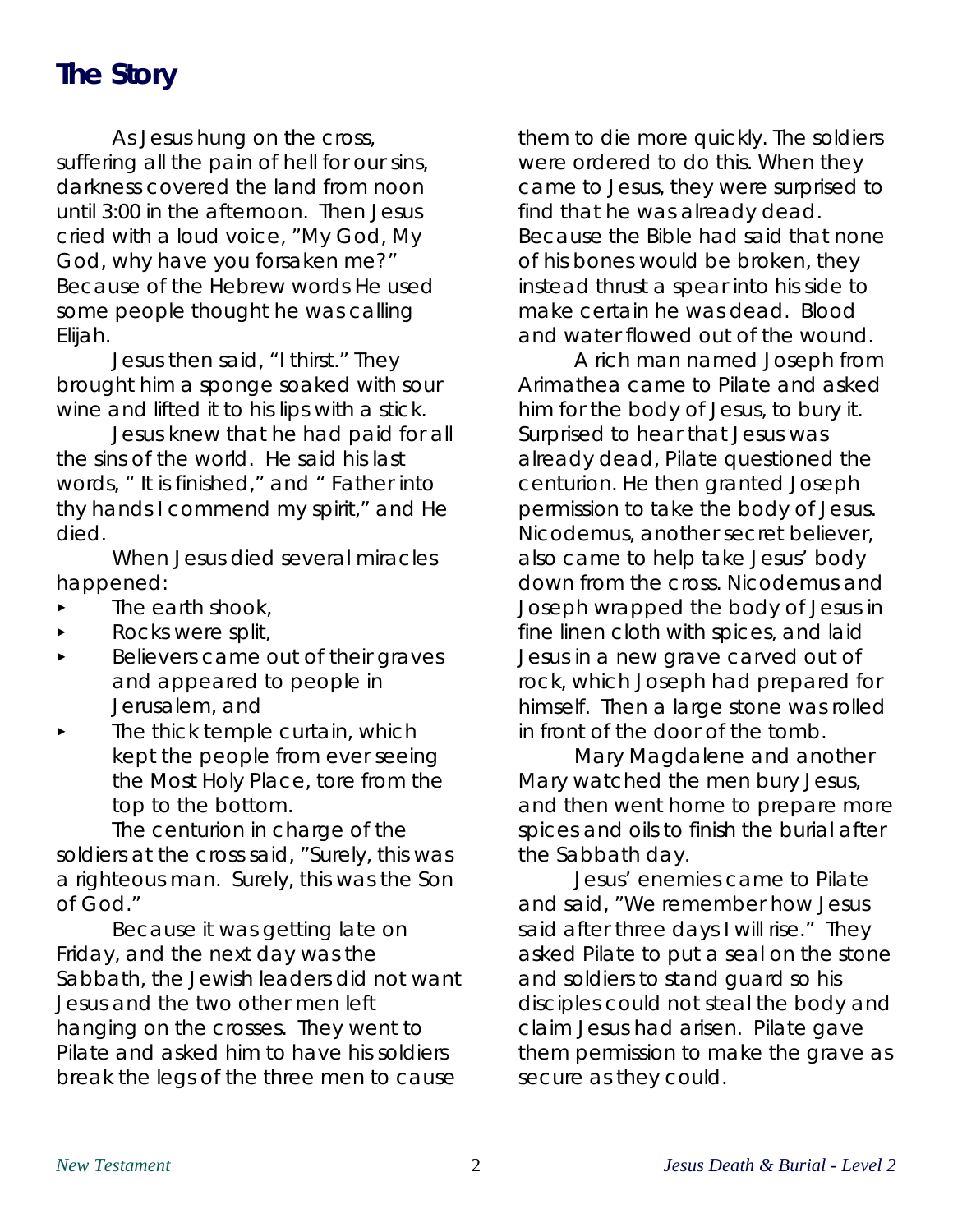#### **Jesus suffered, died, and was buried.**

#### **Review**

- 1. By what sign did the earth show how deeply Jesus was suffering? a) lightning b) darkness
	- c) rain
- 2. Pick three things that happened as Jesus died.
	- a) volcano eruptions
	- b) earthquake
	- c) strong wind
	- d) floods
	- e) dead people arose
	- f) temple veil split
- 3. How did a soldier prove that Jesus was dead? a) broke His legs b) hit His head
	- c) pierced His side
- 4. Where was Jesus buried?
	- a) in the field of blood
	- b) in Joseph's grave
	- c) in a thieves' tomb
- 5. Who buried Jesus?
	- a) Peter and John
	- b) Nicodemus and Joseph
	- c) Mary and Joseph
- 6. Why did they have to bury Jesus in a hurry?
	- a) a storm was coming
	- b) the Sabbath was beginning soon
	- c) someone might steal the body
- 7. Choose two ways Jesus' enemies made the grave secure
	- a) soldier guards
	- b) a lock
	- c) a seal
	- d) guard dogs